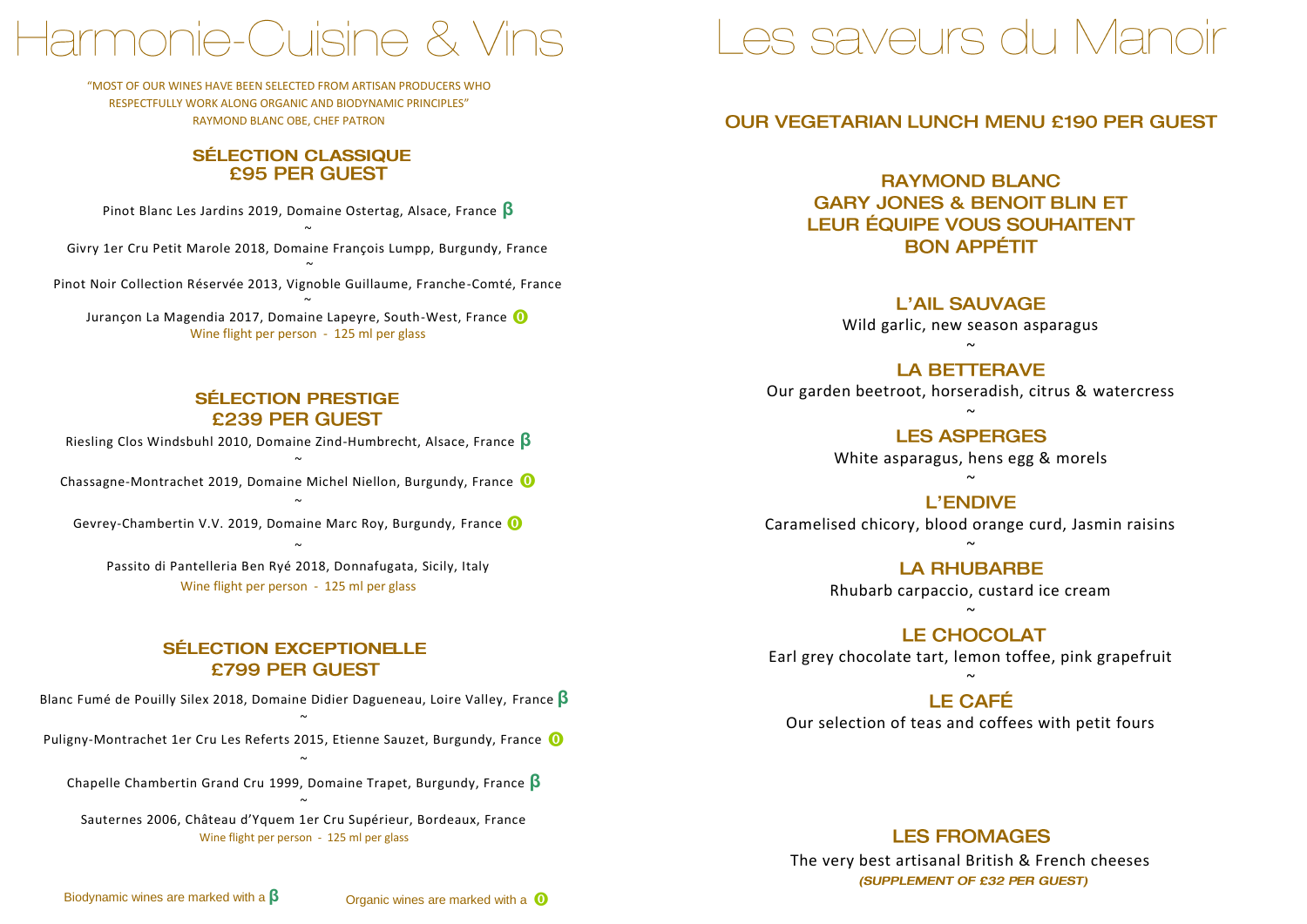# larmonie-Cuisine & Vins

"MOST OF OUR WINES HAVE BEEN SELECTED FROM ARTISAN PRODUCERS WHO RESPECTFULLY WORK ALONG ORGANIC AND BIODYNAMIC PRINCIPLES" RAYMOND BLANC OBE, CHEF PATRON

# SÉLECTION CLASSIQUE<br>£95 PER GUEST

Pinot Blanc Les Jardins 2019, Domaine Ostertag, Alsace, France **β**

~ Givry 1er Cru Petit Marole 2018, Domaine François Lumpp, Burgundy, France

 $\tilde{ }$ Pinot Noir Collection Réservée 2013, Vignoble Guillaume, Franche-Comté, France

~ Jurançon La Magendia 2017, Domaine Lapeyre, South-West, France O Wine flight per person - 125 ml per glass

### **SÉLECTION PRESTIGE** £239 PER GUEST

Riesling Clos Windsbuhl 2010, Domaine Zind-Humbrecht, Alsace, France **β**

 $\tilde{ }$ Chassagne-Montrachet 2019, Domaine Michel Niellon, Burgundy, France

~ Gevrey-Chambertin V.V. 2019, Domaine Marc Roy, Burgundy, France

 $\tilde{ }$ Passito di Pantelleria Ben Ryé 2018, Donnafugata, Sicily, Italy Wine flight per person - 125 ml per glass

### **SÉLECTION EXCEPTIONELLE** £799 PER GUEST

Blanc Fumé de Pouilly Silex 2018, Domaine Didier Dagueneau, Loire Valley, France **β**

 $\tilde{ }$ Puligny-Montrachet 1er Cru Les Referts 2015, Etienne Sauzet, Burgundy, France O

 $\ddot{\phantom{0}}$ Chapelle Chambertin Grand Cru 1999, Domaine Trapet, Burgundy, France **β**  $\tilde{ }$ 

Sauternes 2006, Château d'Yquem 1er Cru Supérieur, Bordeaux, France Wine flight per person - 125 ml per glass

# Les saveurs du Manoir

### **OUR LUNCH VEGAN MENU £190 PER GUEST**

**RAYMOND BLANC GARY JONES & BENOIT BLIN ET LEUR ÉQUIPE VOUS SOUHAITENT BON APPÉTIT** 

> **L'AIL SAUVAGE** Wild garlic, new season asparagus

 $\sim$ 

**LA BETTERAVE** Our garden beetroot, horseradish, citrus & watercress

 $\sim$ **LES ASPERGES ET MORILLES** White asparagus, morels & our garden greens

 $\sim$ **L'ENDIVE** 

Caramelised chicory, blood orange curd, Jasmin raisins  $\sim$ 

> **LA RHUBARBE** Rhubarb carpaccio

 $\sim$ Chocolate coffee cup, almond milk

 $\sim$ 

**LE CAFÉ** Our selection of teas and coffees with petit fours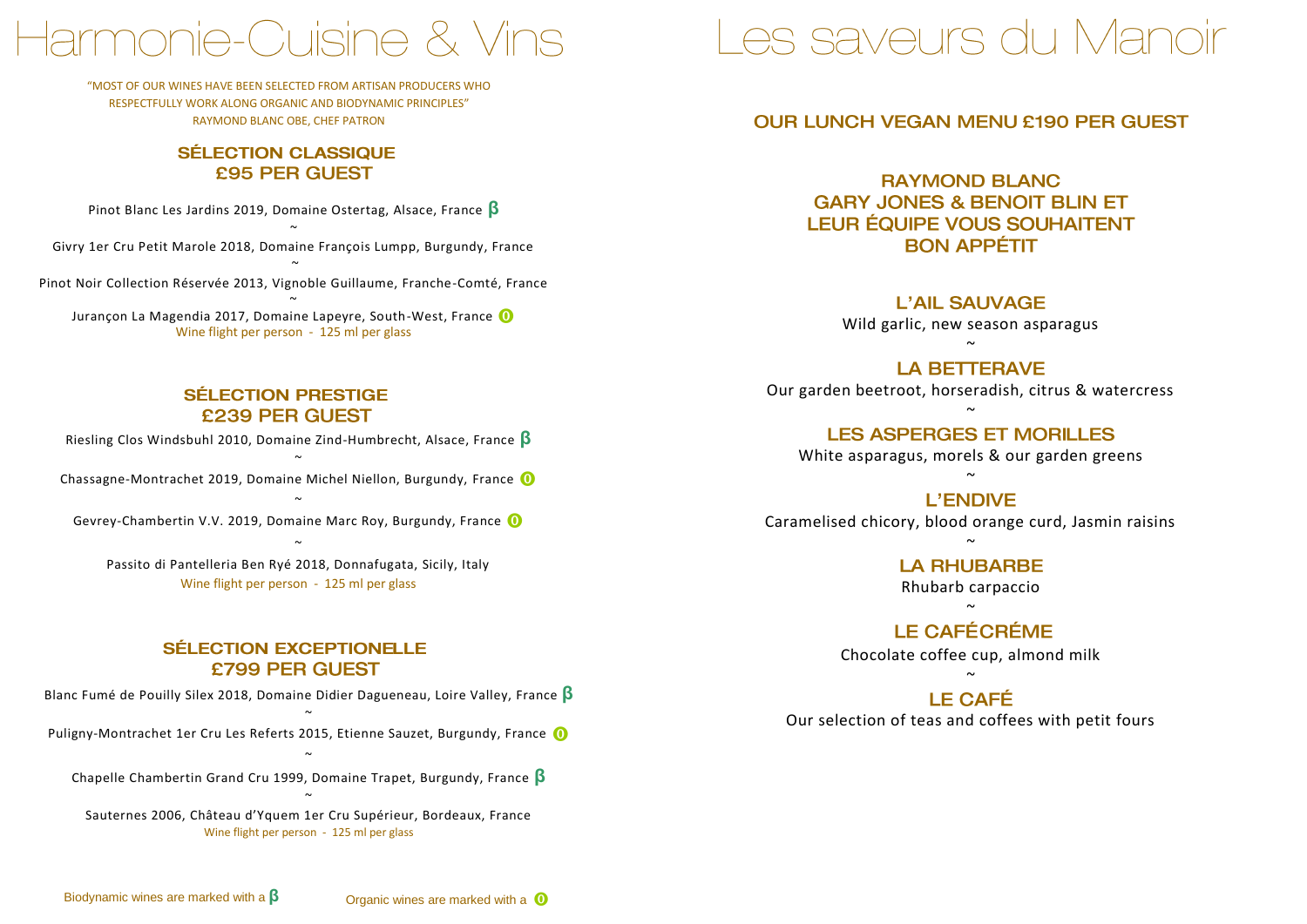# Harmonie-Cuisine & Vins

"MOST OF OUR WINES HAVE BEEN SELECTED FROM ARTISAN PRODUCERS WHO

RESPECTFULLY WORK ALONG ORGANIC AND BIODYNAMIC PRINCIPLES"

RAYMOND BLANC OBE, CHEF PATRON

# **SÉLECTION CLASSIQUE**

#### £129 PER GUEST

Riesling Hohenrain 2017, Schloss Reinhartshausen, Rheingau, Germany ~

Savennières Roche-aux-Moines 2018, Domaine aux Moines, Loire Valley, France **β** ~

Grüner Veltliner Ried Renner 2019, Schloss Gobelsburg, Kamptal, Austria

~ Pinot Noir 2018, Vignoble Guillaume, Franche-Comté, France ~

Monbazillac Jour de Fruit 2019, Domaine L'Ancienne Cure, South-West, France **β** Wine flight per person - 125 ml per glass

#### **SÉLECTION PRESTIGE** £239 PER GUEST

Riesling Clos Windsbuhl 2010, Domaine Zind-Humbrecht, Alsace, France **β**  $\sim$ 

Savennières Les Vieux Clos 2016, Nicolas Joly, Loire Valley, France **β**

 $\sim$ Condrieu 2019, Stéphane Montez, Rhône Valley, France O

 $\sim$ Gevrey-Chambertin V.V. 2019, Domaine Marc Roy, Burgundy, France  $\sim$ 

Gaillac Renaissance 2016, Domaine Rotier, South-West, France **β** Wine flight per person - 125 ml per glass

### **SÉLECTION EXCEPTIONELLE** £799 PER GUEST

Blanc Fumé de Pouilly Silex 2018, Domaine Didier Dagueneau, Loire Valley, France **β**  $\sim$ 

Puligny-Montrachet 1<sup>er</sup> Cru Les Referts 2015, Etienne Sauzet, Burgundy, France **O** 

 $\sim$ Dom Pérignon 2012, Champagne, France  $\sim$ 

Chapelle-Chambertin Grand Cru 1999, Domaine Trapet, Burgundy, France **β**  $\sim$ 

Sauternes 2006, Château d'Yquem 1er Cru Supérieur, Bordeaux, France Wine flight per person - 125 ml per glass

Biodynamic wines are marked with a **β** Organic wines are marked with a

# Les saveurs du Manoir

### **OUR VEGETARIAN DINNER MENU £220 PER GUEST**

**RAYMOND BLANC GARY JONES & BENOIT BLIN ET LEUR ÉQUIPE VOUS SOUHAITENT BON APPÉTIT** 

> **L'AIL SAUVAGE** Wild garlic, new season asparagus

 $\sim$ **LE RADIS** Pickled mouli, fresh radish, citrus & chilli

 $\sim$ **LES ASPERGES** White asparagus, hens egg, morels

**LE CHOU-FLEUR** Spiced textures of cauliflower, toasted almonds

 $\sim$ 

 $\sim$ 

**L'ENDIVE** Caramelised chicory, blood orange curd, jasmin raisins

> $\sim$ **LA RHUBARBE** Rhubarb carpaccio, custard ice cream

Mascarpone, coffee, cardamom & cocoa

 $\sim$ 

 $\ddot{\phantom{0}}$ **LE CAFÉ** Our selection of teas and coffees with petit fours

**LES FROMAGES** 

The very best artisanal British & French cheeses (SUPPLEMENT OF £32 PER GUEST)